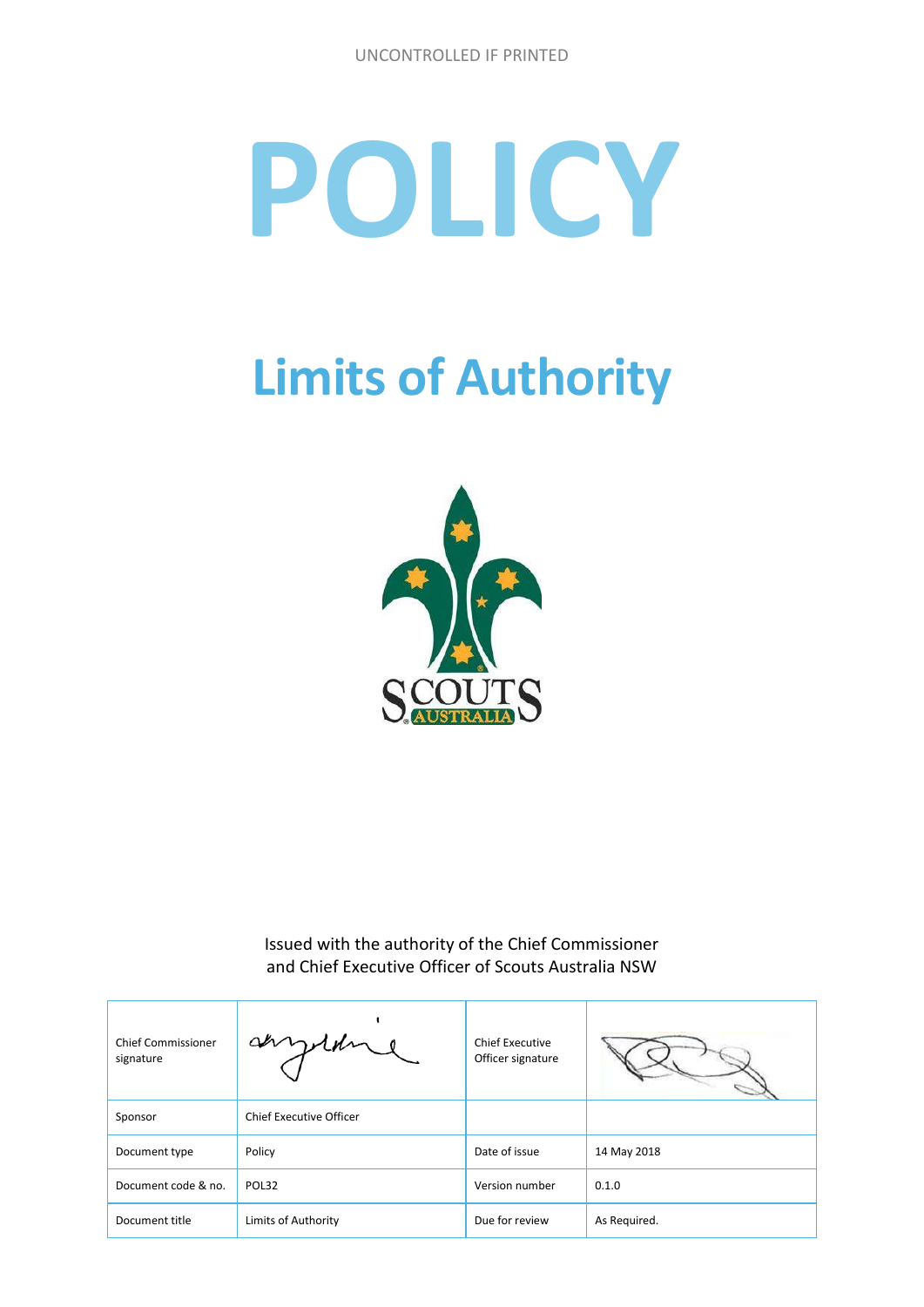# **Limits of Authority**

### 1 Amendment List

| Date             | Page Reference | <b>Description of Change</b>                                                                                                           |
|------------------|----------------|----------------------------------------------------------------------------------------------------------------------------------------|
| 13 November 2006 |                | Various amendments                                                                                                                     |
| 10 November 2008 |                | Various amendments                                                                                                                     |
| 8 November 2010  |                | Various amendments                                                                                                                     |
| 11 November 2013 |                | Various amendments                                                                                                                     |
| 2015             | Page 3         | Requirement for Work Specification and 3 Quotes limit<br>increased from<br>\$3000 to \$5000                                            |
| 14 May 2018      | Page 7         | Amends definition of Short Term Lease from "Up to 12<br>months" to "Up to 24 Months", insert page numbers and<br>minor format changes. |

## 2 Policy Statement

Scouts Australia NSW and its stakeholders expect the highest level of financial integrity and governance to be practiced by all its Members, management and staff.

The purpose of a limit of authority is to provide a framework for:-

- a) expenditure approvals, and
- b) the approval of business documents (e.g. contracts, licences, applications, etc.) and who is authorised to physically sign those documents (documents that bind the Association towards a commitment).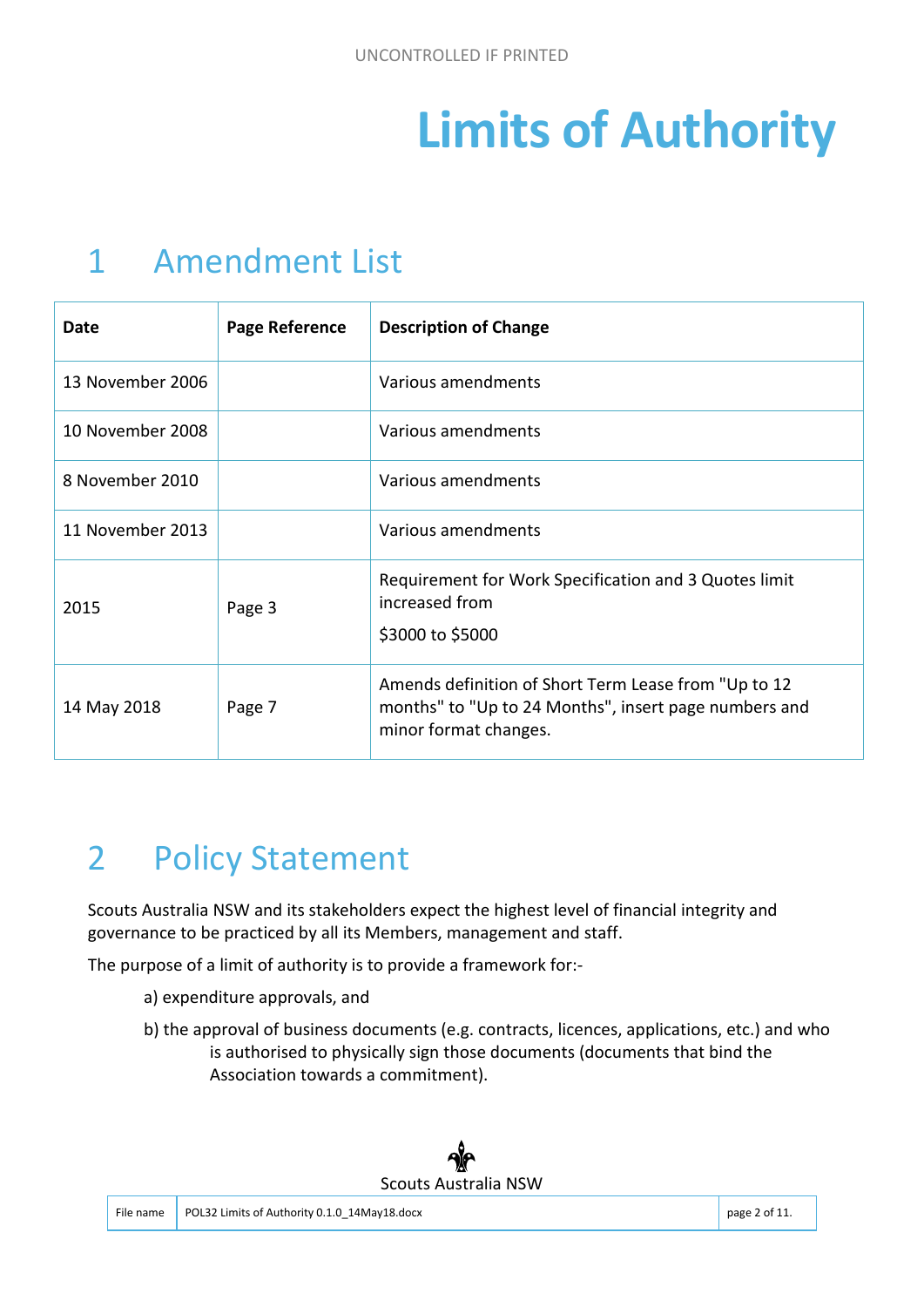# 3 Expenditure

Expenditure can occur within a limit of authority without requiring additional Committee approval. Operating expenditure can be incurred as long as it falls within the approved budget. Unbudgeted operating expenditure can only be incurred without State Finance Committee (SFC) and ultimately State Executive Committee (SEC) approval if the total annual expenditure is managed so that the final annual result is not adversely affected in relation to the approved budget.

It follows that SFC and SEC approval must be sought in advance for any operating expenditure likely to give rise to a final annual result worse than the approved budget. The process for seeking an increase to an operating expenditure budget is for an operating unit (e.g. State Office Department, Region, Section Department and major State Events such as Jamborees) to request in writing to the SFC or via its representative on the SFC, the increase in budget sought. This application should provide sufficient information to support the increase sought. The SFC will then assess the financial implication of the application and provide a recommendation to the SEC. The operating unit will then be advised in writing of the success or otherwise of the application.

In addition to the above, the Association has established a series of requirements to manage conflicts of interest, and perceived conflicts of interest. For planned services or works above \$5000 in cost, a specification for the work must be created and a minimum of three quotations based on the specification obtained from people qualified to carry out the work. Where this is not possible, a written record of attempts made to achieve this, and why it is not possible, is to be made and filed with the quotation.

In all cases the basis for engagement of a contractor should be documented e.g. appropriate licence, appropriate insurances held, competency etc. Where such work is required to be undertaken by a specially licensed person (such as electrical work or asbestos removal), unless the relevant information is shown on the quotation or invoice, appropriate evidence of that qualification is obtained and filed with the quote(s).

The Association's Conflict of Interest Register must be completed and submitted to State Office quarterly.

#### Scout Development Fund Grants and Loans

The initial issuing of a grant and/ or loan, including any repayment plan, is by resolution of the SEC after recommendation by the State Asset Committee and State Finance Committee. Once a grant is approved by the SEC, its administration and review would then be delegated.

For many years the Association has provided "Start Up Grants" (maximum of \$4000) to new Scout Groups to assist with the initial costs of starting up a Scout Group, including training. Start Up Grants are awarded at the discretion of the Region Commissioner, and are monitored by them.

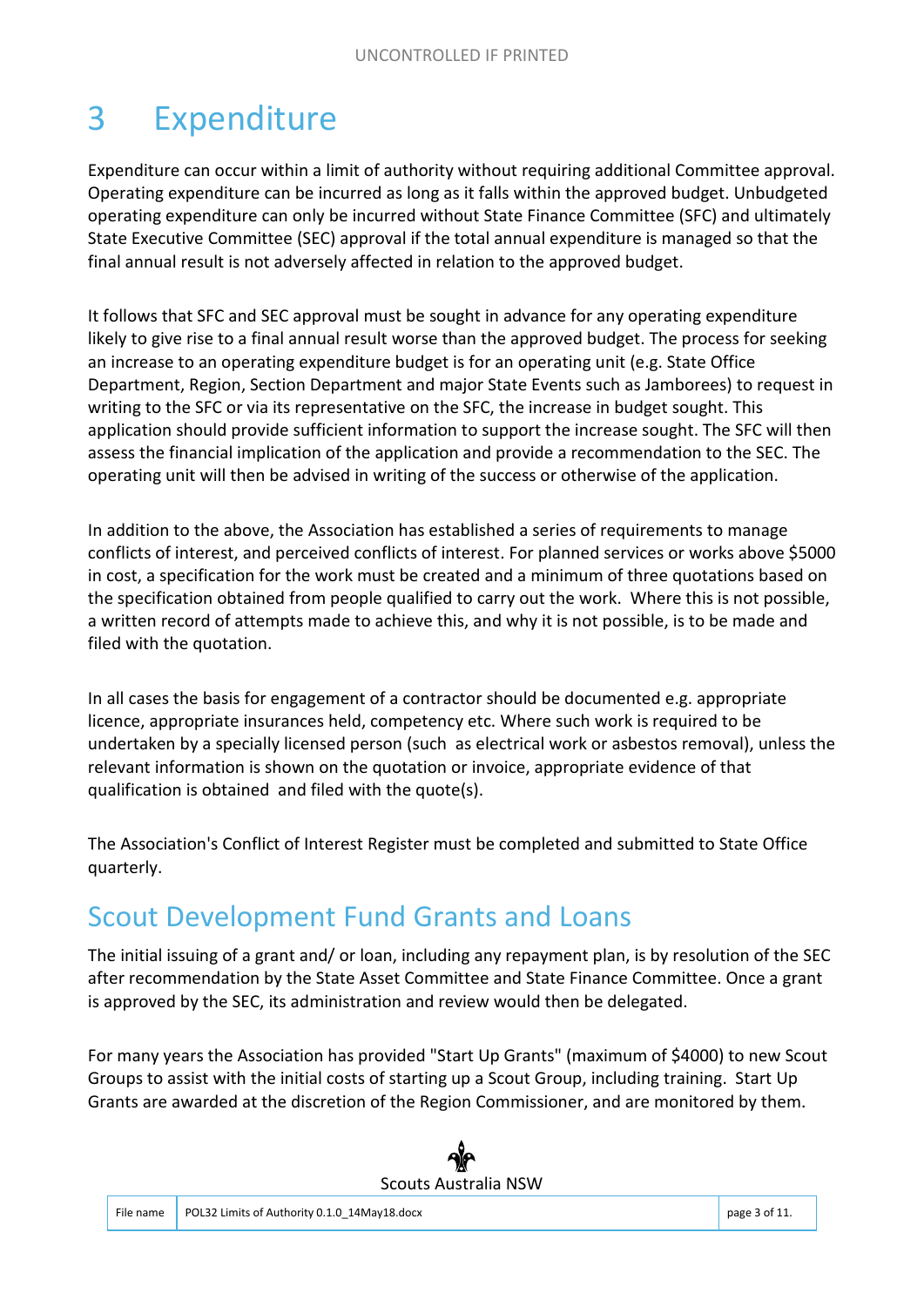They can be awarded to brand new Scout Groups, or dormant Scout Groups re-starting (but only after an absence or recess of at least 12 months). They can also be awarded to new or dormant Formations such as Fellowships that encompass Youth Members (e.g. Gang Show Fellowships), etc. They can be awarded, on a limited basis, to new or dormant Sections (but at 50% funding compared to Groups and Formations).

For Groups and Formations, Start Up Grants are a maximum of \$2000 for start up costs (e.g. equipment, badges, materials, etc.) PLUS a maximum of \$2000 for Leader training. For Sections, a maximum of \$1000 for start up costs PLUS a maximum of \$1000 for Leader training may be provided. The grants should involve, as much as possible, payments that can be made by the State Office so that GST is credited back to the Association. The grants are awarded with the expectation that the new or dormant Group, Formation or Section undertake a strong local fundraising program to support their other financial needs.

The administration and review of all other grants (including property related grants) is delegated to the State Asset Committee and State Finance Committee unless otherwise redirected by the SEC.

#### Capital

Capital expenditure can be incurred by an operating unit if it does not exceed the following limits:

| Regions (10) - via Region Executive                                                             | Individual amounts up to \$10K, Annual               |
|-------------------------------------------------------------------------------------------------|------------------------------------------------------|
| decision                                                                                        | limit \$20K                                          |
| CSP, BPSC - via Business Manager -                                                              | Individual amounts up to \$10K, Annual               |
| <b>Activity Centres</b>                                                                         | limit \$20K                                          |
| Air Activity, Alpine, Water Activity<br>Centres - via Centre Management<br>Committees' decision | Individual amounts up to \$5K, annual<br>limit \$10K |
| Chief Commissioner # (including                                                                 | Individual amounts up to \$SK, annual                |
| deputies)                                                                                       | limit \$20K                                          |
| <b>Chief Executive</b>                                                                          | Individual amounts up to \$SK, annual<br>limit \$10K |

All amounts quoted are exclusive of GST.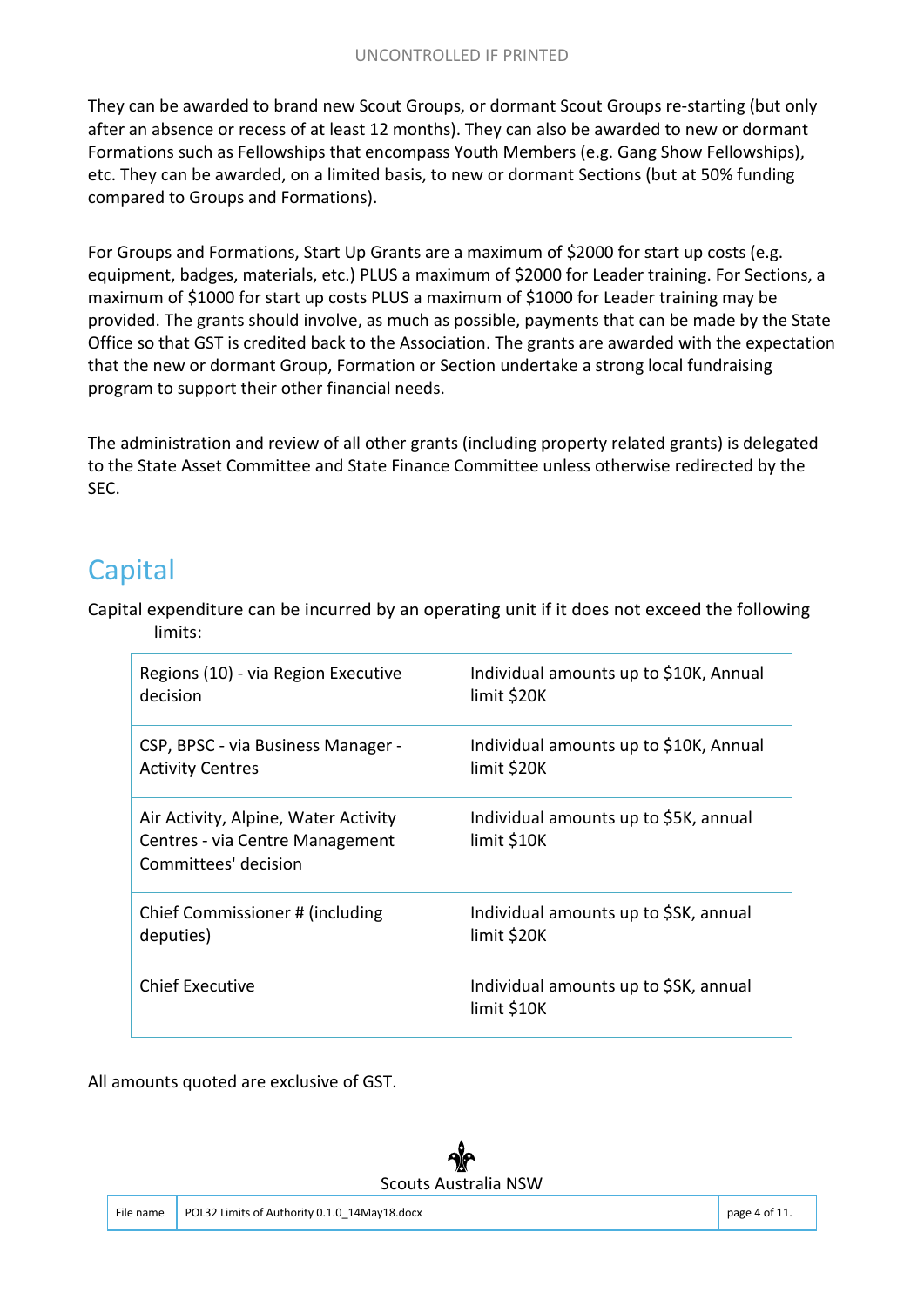# = Single limit. Chief Commissioner can choose to delegate to deputies, but this total remains.

The maximum delegated authority is the lower of the authorised budget or limit as set in the above table. A list of specific individuals responsible for each organisational unit will be maintained by the SFC as part of the budget process. Usually this individual will be the same as the budget/"cost centre" owner.

A Capital Expenditure Request (CER) with CER number must still be sought from State Office for all expenditure within these limits. Written authorisation from the specified individual for the operating unit must accompany such an application along with the prescribed State Office form.

Any capital expenditure, budgeted or not, outside of these limits must be first submitted to the Asset Committee for recommendation, then to the SEC for approval prior to any expenditure being incurred on behalf of Scouts.

#### Emergency Expenditure

Should a cost centre have exceeded its Limit of Authority for the Scout financial year, or not have a sufficient operational budget for the purpose, and has an urgent requirement to replace equipment (e.g. campsite cannot operate without this equipment) then the owner of the cost centre can proceed if < \$10000 providing at least 2 quotes are obtained and a letter of justification is submitted immediately to the State Finance Committee. If > \$10000 email approval must be obtained from the Chairman of the Asset Committee prior to expenditure together with, where possible, a minimum of 3 quotes.

#### Monitoring and Application of Expenditure Limits

The SFC will monitor operating results and capital expenditure totals and, when limits are likely to be exceeded, will advise the SEC and work with the relevant operating unit. It is the responsibility of the operating unit to engage the SFC if limits are likely to be exceeded. In the event an annual limit is reached or exceeded, approval must be sought from the SEC for an increase in the limit to the end of the financial year. If an increase in the limit is not approved, prior SEC approval must be sought for each expenditure item over this limit.

The SFC will review the Limits of Authority at least annually as part of the budget process. The SFC will then recommend to the SEC the Limits of Authority for each financial year.

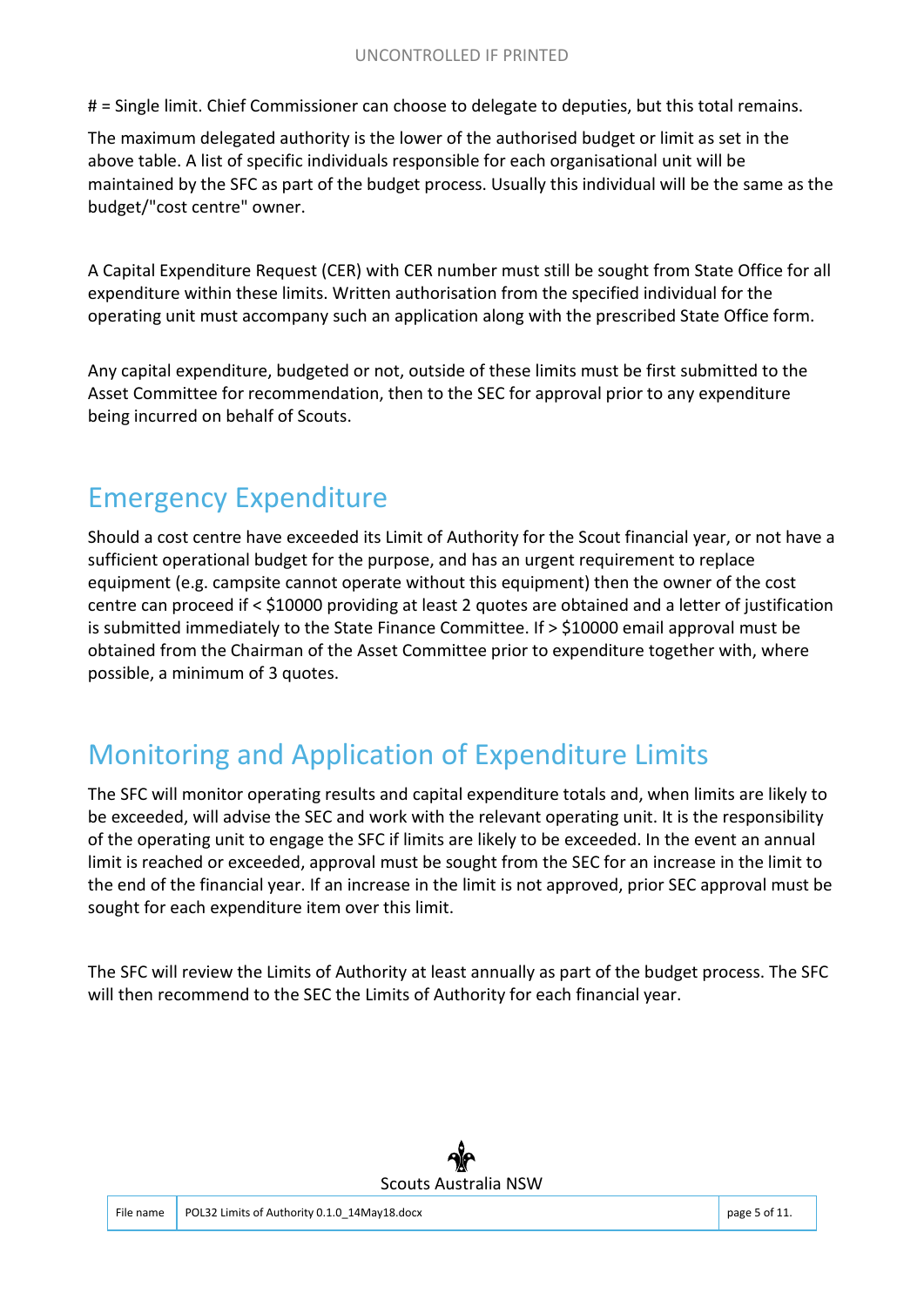#### Fundraising

If fundraising or grants are obtained by an operating unit, that unit should be able to acquit those funds as it sees fit, and within any requirements that come with the funding. Any funds raised should be recorded as such in the accounts and the intended use of those funds identified.

Capital items that have the potential to be funded by donations, specific fundraising or grants should be identified in advance so that when the funds are available they are released for that specific purpose.

#### Other Income

The State Finance Committee must be alerted when budgeted income will not be achieved within the financial year and will result in the bottom line not being achieved.

The SEC must be alerted to situations where proposed rental income has not been paid for a period of 3 months or if legal action is pending.

# 4 Signing of Documents and Making Commitments that Bind the Association

The following table presents a series of examples of documents that require signatures from people within the Association. For each type of document, three pieces of information should be noted:-

- 1) Which level of the Association, and/ or which person in Scouting, is authorised to approve the document (e.g. the works associated with the document), hence requiring a signature for the document;
- 2) Which level of the Association, and/ or which person in Scouting, is authorised to physically sign the document on behalf of the Association, and
- 3) Which types of documents require legal advice through the Chief Executive's office before signature or commitment.

Not every type of document or commitment is listed in the table. Apart from the examples provided, the table is intended to be a guide for Members to follow when considering any type of document requiring a signature on behalf of the Association, or any type of commitment to be made on behalf of the Association.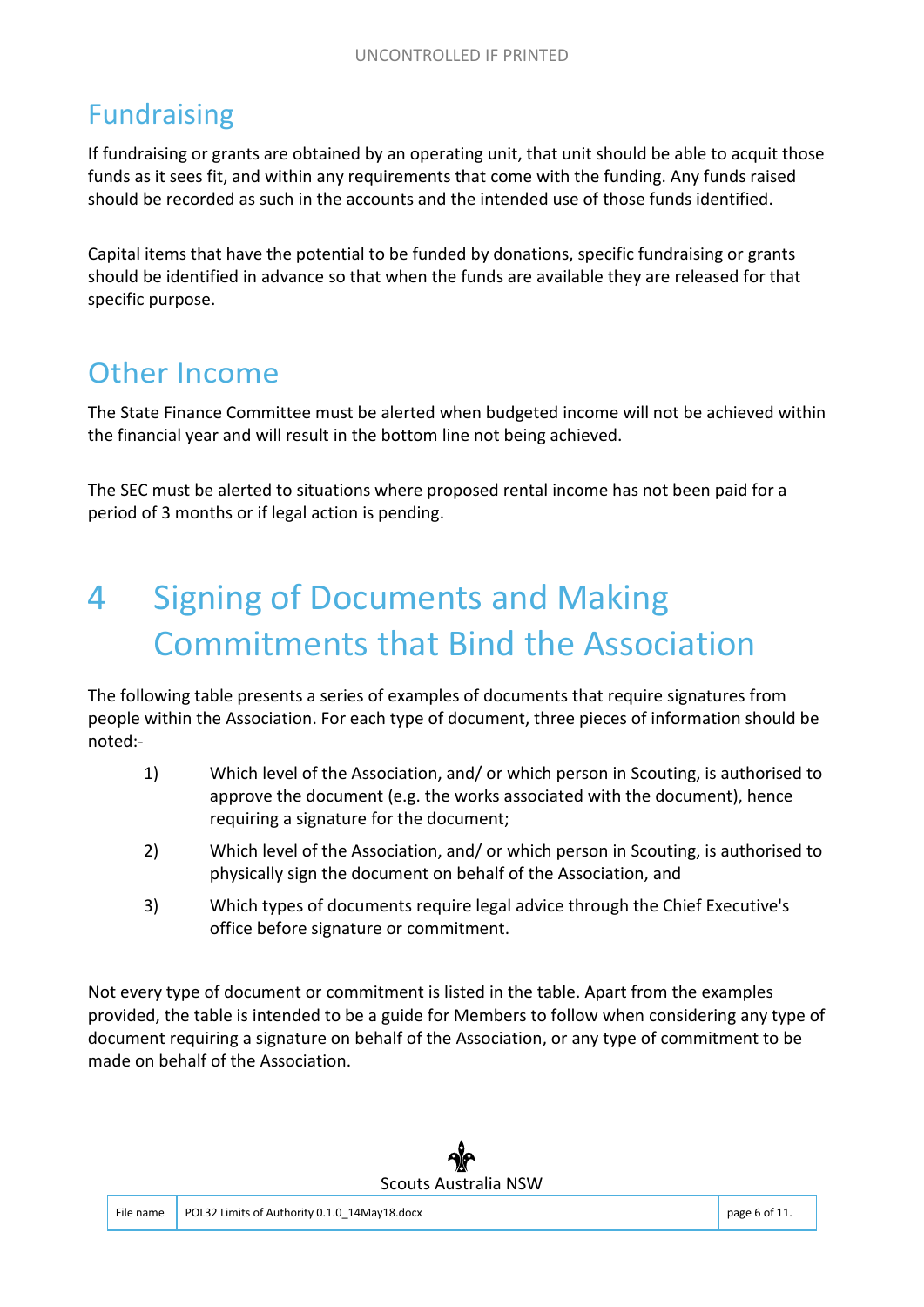If at any time it is unclear what documents can be signed by which party, please consult the Chief Executive on Ph: 9735 9000.

### 5 Sample Documents

#### **Key:**

A = Approved delegation to proceed (e.g. the works associated with the document)

♦ = Approved delegation to physically sign the document (or in the case of some grant applications, to submit the application or agreement electronically)

L = Requires legal advice through Chief Executive's Office

All Scouts contracts (which include licenses, documents, agreements, applications, registrations and declarations) must be approved as per the following State Executive Committee (SEC) approved delegated limitations:

| <b>Document Type (including examples)</b>                                                                                            | <b>Groups</b> | <b>Regions</b> | <b>Employed</b><br><b>Staff</b> | <b>Chief</b><br><b>Executive</b><br>(Sometimes<br>requires<br>Company<br>Seal) | <b>SEC</b><br>(Sometimes<br>requires<br>Company<br>Seal) |
|--------------------------------------------------------------------------------------------------------------------------------------|---------------|----------------|---------------------------------|--------------------------------------------------------------------------------|----------------------------------------------------------|
| Leases                                                                                                                               |               |                |                                 |                                                                                |                                                          |
| <b>Property Leases</b>                                                                                                               |               |                |                                 |                                                                                | LA +                                                     |
| Car leases                                                                                                                           |               |                |                                 | A 1                                                                            |                                                          |
| Long term (over 24 months)                                                                                                           |               |                |                                 |                                                                                |                                                          |
| Short term (up to 24 months)                                                                                                         |               |                |                                 |                                                                                |                                                          |
| Licenses                                                                                                                             |               |                |                                 |                                                                                |                                                          |
| Aquatic Licenses (Regattas)                                                                                                          |               |                |                                 | $A$ $\blacklozenge$                                                            |                                                          |
| Property Licenses; includes Hall<br>$\overline{\phantom{a}}$<br>Hiring Licenses (Non-Scout, Guides,<br>GKR Karate, Playgroup, Crown) |               |                |                                 | LA ♦                                                                           |                                                          |
| <b>Short term Licenses</b>                                                                                                           |               |                |                                 | $A$ $\blacklozenge$                                                            |                                                          |
| Council Licenses - sometimes Councils will<br>give tenure under a Licence Agreement<br>and not a Lease.                              |               |                |                                 |                                                                                |                                                          |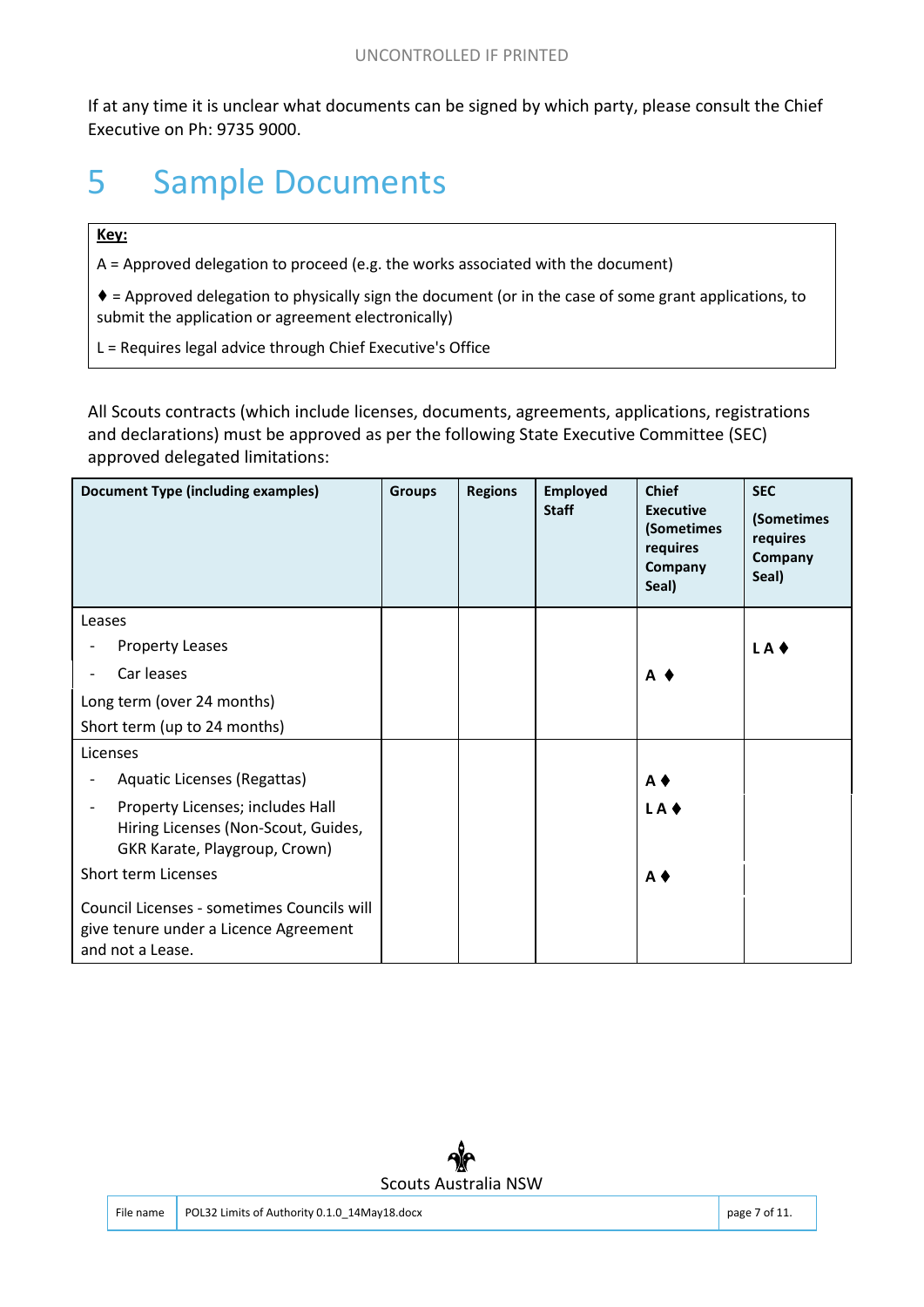#### UNCONTROLLED IF PRINTED

| <b>Document Type (including examples)</b>                                                                                                                                                    | <b>Groups</b>     | <b>Regions</b>    | <b>Employed</b><br><b>Staff</b> | <b>Chief</b><br><b>Executive</b><br>(Sometimes<br>requires<br>Company<br>Seal) | <b>SEC</b><br>(Sometimes<br>requires<br>Company<br>Seal) |
|----------------------------------------------------------------------------------------------------------------------------------------------------------------------------------------------|-------------------|-------------------|---------------------------------|--------------------------------------------------------------------------------|----------------------------------------------------------|
| <b>Building Contracts</b>                                                                                                                                                                    |                   |                   |                                 |                                                                                | A                                                        |
| <b>Other Contracts</b><br>Contracts for sale, Communications,<br>IT Services, Commercial Business<br>(OEE and Black Stump),<br>Management Service Contracts (e.g.<br>Alpine Activity Centre) |                   |                   |                                 |                                                                                |                                                          |
| $>$ \$10 000                                                                                                                                                                                 |                   |                   |                                 | L (                                                                            | A                                                        |
| $<$ \$10 000                                                                                                                                                                                 |                   |                   |                                 | LA                                                                             |                                                          |
| <b>Local Contracts</b>                                                                                                                                                                       |                   |                   |                                 |                                                                                |                                                          |
| E.g. Rubbish Removal, Repair<br>Services at Campsites                                                                                                                                        |                   | $A \triangleleft$ |                                 |                                                                                |                                                          |
| <\$10 000                                                                                                                                                                                    |                   |                   |                                 |                                                                                |                                                          |
| Local contracts at Scout Group<br>level                                                                                                                                                      |                   |                   |                                 |                                                                                |                                                          |
| $<$ \$5000                                                                                                                                                                                   | $A \triangleleft$ |                   |                                 |                                                                                |                                                          |
| <b>Development Applications</b>                                                                                                                                                              |                   |                   |                                 |                                                                                |                                                          |
| $<$ \$10 000                                                                                                                                                                                 |                   |                   |                                 | $A \blacklozenge$                                                              |                                                          |
|                                                                                                                                                                                              |                   |                   |                                 |                                                                                |                                                          |
| $>$ \$10 000                                                                                                                                                                                 |                   |                   |                                 |                                                                                | A(PC)                                                    |
| Agreements                                                                                                                                                                                   |                   |                   |                                 |                                                                                |                                                          |
| Department of Community<br>Services Agreement plus<br>Certificate regarding<br>remuneration payable to<br>employees of sub-contractors.                                                      |                   |                   |                                 | A                                                                              |                                                          |
| Scout/Guide Joint<br>Management Agreement<br>(Property)                                                                                                                                      |                   |                   |                                 | $A \triangleleft$                                                              |                                                          |
| Perisher Blue Tour<br>Operator Agreement for<br><b>Alpine Centre</b>                                                                                                                         |                   |                   |                                 | $A$ $\blacklozenge$                                                            |                                                          |
| Agreement with Lend Lease<br>for fundraising event Erina<br>Fair                                                                                                                             |                   |                   |                                 | A                                                                              |                                                          |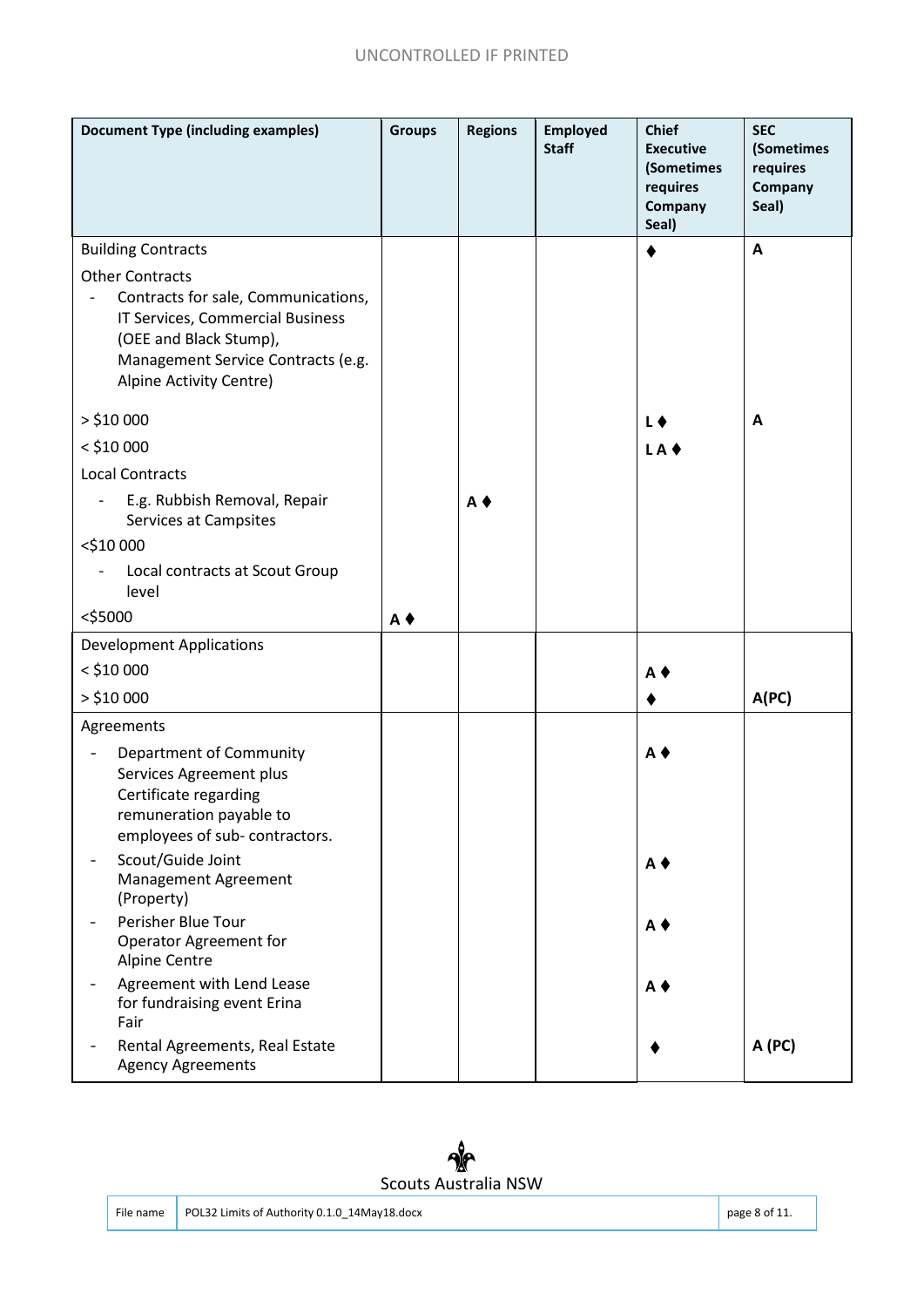#### UNCONTROLLED IF PRINTED

| <b>Document Type (including</b><br>examples)                                          | <b>Groups</b>       | <b>Regions</b>      | <b>Employed</b><br><b>Staff</b> | <b>Chief</b><br><b>Executive</b><br>(Sometimes<br>requires<br>Company<br>Seal) | <b>SEC</b><br>(Sometimes<br>requires<br>Company<br>Seal) |
|---------------------------------------------------------------------------------------|---------------------|---------------------|---------------------------------|--------------------------------------------------------------------------------|----------------------------------------------------------|
| <b>Grant Applications</b>                                                             |                     |                     |                                 |                                                                                |                                                          |
| Commonwealth Volunteer<br>Grants (for Scout<br>Groups/Campsites) by<br><b>FAHCSIA</b> | $A \triangleleft$   |                     |                                 |                                                                                |                                                          |
| <b>State</b><br>Government<br><b>Community Building</b><br>Partnership Grants         | A (                 |                     |                                 |                                                                                |                                                          |
| <b>Woolworths Grants</b>                                                              | $A$ $\blacklozenge$ |                     |                                 |                                                                                |                                                          |
| CDSE Grants (up to<br>$$10,000$ )                                                     | $A \triangleleft$   |                     |                                 |                                                                                |                                                          |
| BP Fuel Grants (\$50<br>vouchers)                                                     | A♦                  |                     |                                 |                                                                                |                                                          |
| NSW Department of Sport<br>and Recreation Grants                                      | $A$ $\triangle$     |                     |                                 |                                                                                |                                                          |
| (Participation or Facilities)<br>$\blacksquare$                                       |                     |                     |                                 |                                                                                |                                                          |
| <b>Major Grant Applications for</b><br><b>Scouts Australia NSW</b>                    |                     |                     |                                 |                                                                                |                                                          |
| <b>Federal Government Jobs</b><br>Fund                                                |                     |                     | A♦                              |                                                                                |                                                          |
| <b>Trusts and Foundations</b>                                                         |                     |                     | $A$ $\blacklozenge$             |                                                                                |                                                          |
| Other                                                                                 |                     |                     | $A$ $\blacklozenge$             |                                                                                |                                                          |
| <b>Grant Agreements/Contracts</b>                                                     |                     |                     |                                 |                                                                                |                                                          |
| Commonwealth Volunteer<br>Grants (for Scout<br>Groups/Campsites) by<br><b>FAHCSIA</b> |                     | $A$ $\blacklozenge$ |                                 |                                                                                |                                                          |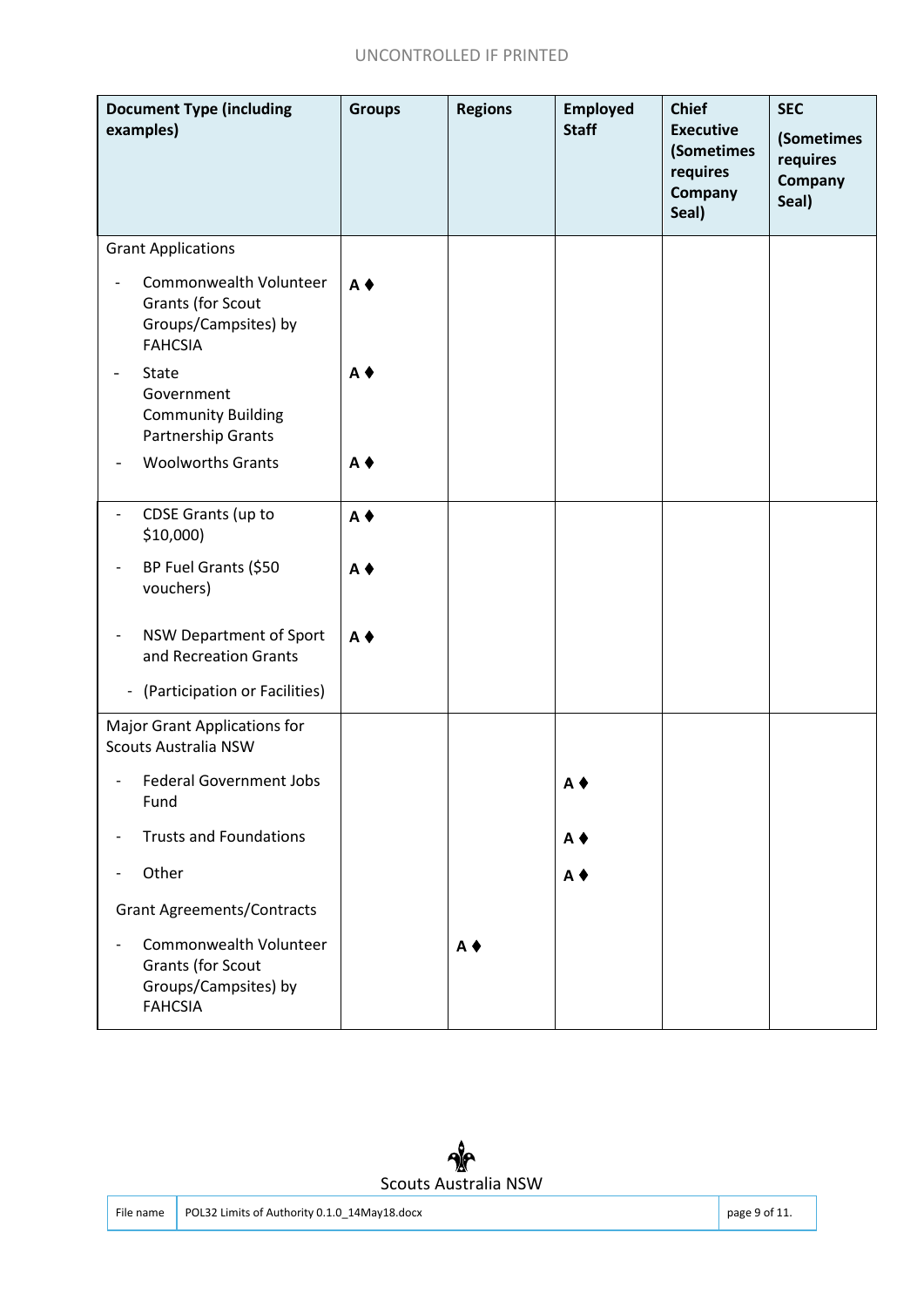| <b>Document Type (including</b><br>examples)                       |                                                                                                                             | <b>Groups</b>     | <b>Regions</b>    | <b>Employed</b><br><b>Staff</b> | <b>Chief</b><br><b>Executive</b><br>(Sometimes<br>requires<br>Company<br>Seal) | <b>SEC</b><br>(Sometimes<br>requires<br>Company<br>Seal) |
|--------------------------------------------------------------------|-----------------------------------------------------------------------------------------------------------------------------|-------------------|-------------------|---------------------------------|--------------------------------------------------------------------------------|----------------------------------------------------------|
|                                                                    | <b>State Government</b><br><b>Community Building</b><br><b>Partnership Grants</b>                                           |                   | $A \triangleleft$ |                                 |                                                                                |                                                          |
|                                                                    | <b>Woolworths Grants</b>                                                                                                    | $A$ $\bullet$     |                   |                                 |                                                                                |                                                          |
|                                                                    | <b>COSE Grants</b>                                                                                                          | $A \triangleleft$ |                   |                                 |                                                                                |                                                          |
|                                                                    | <b>BP Fuel Grants</b>                                                                                                       | $A \triangleleft$ |                   |                                 |                                                                                |                                                          |
| $\overline{\phantom{a}}$                                           | NSW Department of Sport<br>and Recreation Grants                                                                            |                   |                   |                                 |                                                                                |                                                          |
|                                                                    | (Participation or Facilities)                                                                                               |                   |                   |                                 |                                                                                |                                                          |
| <b>Major Grant Applications for</b><br><b>Scouts Australia NSW</b> |                                                                                                                             |                   |                   |                                 |                                                                                |                                                          |
| $\qquad \qquad \blacksquare$                                       | <b>Federal Government Jobs</b><br>Fund                                                                                      |                   |                   |                                 | $A \triangleleft$                                                              |                                                          |
|                                                                    | <b>Trusts and Foundations</b>                                                                                               |                   |                   |                                 | $A$ $\blacklozenge$                                                            |                                                          |
| MOU's                                                              |                                                                                                                             |                   |                   |                                 | $+LA$                                                                          |                                                          |
| $\overline{\phantom{0}}$                                           | between Scouts Australia<br>(National) and Scouts<br>NSW regarding use of<br><b>Scouts Australia</b><br><b>Trademark</b>    |                   |                   |                                 |                                                                                |                                                          |
|                                                                    | between Scouts NSW and<br>SOPA                                                                                              |                   |                   |                                 |                                                                                |                                                          |
|                                                                    | between Scouts NSW and<br>National Parks & Wildlife                                                                         |                   |                   |                                 |                                                                                |                                                          |
| Registrations                                                      |                                                                                                                             | $A \triangleleft$ |                   |                                 |                                                                                |                                                          |
| $\overline{\phantom{0}}$                                           | Vehicle, Trailers, Boats<br>(with authorising letter<br>from employed staff to<br>register on behalf of the<br>Association) |                   |                   |                                 |                                                                                |                                                          |